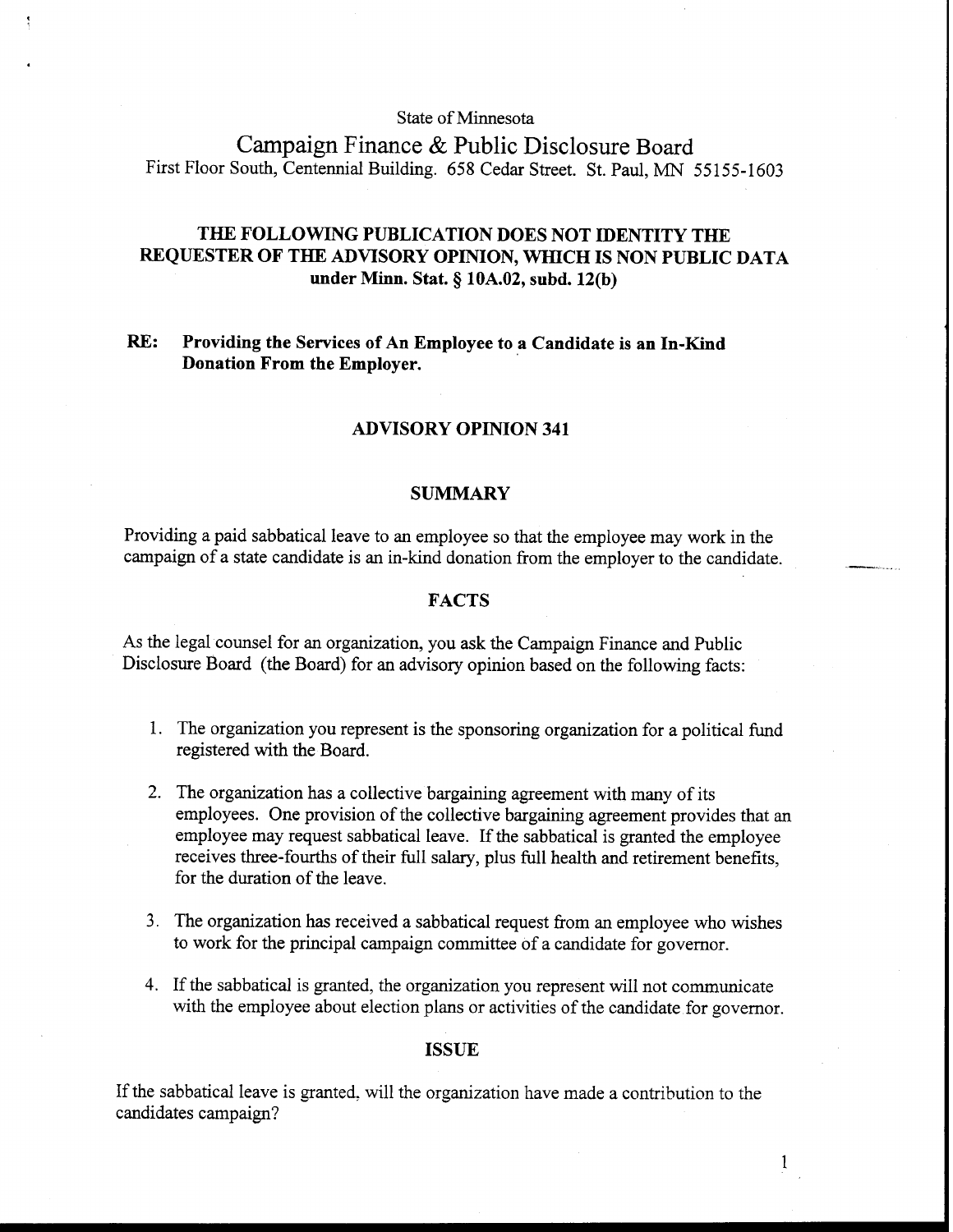#### **OPINION**

Yes. A campaign gains the services of an individual through one of three means; the individual is paid for their services, the individual is a volunteer, or the individual's services are an in-kind donation to the campaign. From the facts provided it is clear that neither the individual, nor the organization asking for this opinion, has a vendor/buyer relationship with the candidate.

In order for the employee to be a volunteer for the candidate he or she would need to meet the qualification stated in Minnesota Statutes  $§10A.01$ , subd. 11 (c), which provides in part that a contribution ". . .does not include services provided without compensation by an individual volunteering personal time on behalf of a candidate". To qualify as "personal time" the volunteer must be free to provide their services without the permission of the employer. For example campaign work done after business hours, on the weekend, or while on vacation, is on "personal time" and is not limited by the provisions of Chapter 10A. However, sabbatical leave, as described in the facts of this request, does not qualify as personal time. In the scenario provided the organization is authorizing the employee to work on a campaign in lieu of the employee's regular duties. The employee is not free to use the time in any way he or she would like. In addition, the services would be provided with compensation because the organization is paying and providing benefits to the employee while the employee is working for the campaign.

This leaves the final category in which the employee's services are an in-kind donation to the candidate. (Minn. Stat.  $§10A.01$ , subd. 13). A donation in-kind to a candidate for governor is limited by the contribution limit set in Minn. Stat. **8** 10A.27, subd. 1 (a)(l). For an election year that limit is \$2,000. The compensation and benefits that would be provided to the employee during sabbatical leave by the organization constitute an inkind donation to the candidate of the employees services based on the provisions of Minnesota Rules, Part 4503.0500, subp. 4. That subpart reads as follows:

**"An** individual or association that pays for or provides goods or services, or makes goods or services available, with the knowledge that they will be used for the benefit of a political committee or a political fund, is the contributor of those goods and services."

If the organization grants the sabbatical leave it will be both paying for and making the services of one of its employees available knowing that those services will be used to benefit a specific candidate. Therefore, the organization would be the contributor of the donation in-kind. Because the organization requesting this opinion is not a registered political committee it would be required to provide the disclosure required in Minn. Stat. \$ 10A.27, subd. 13, if the value of the in-kind donation exceeded \$100.

Issued June 6, 2002

ellev, Chair Campaign Finance and Public Disclosure Board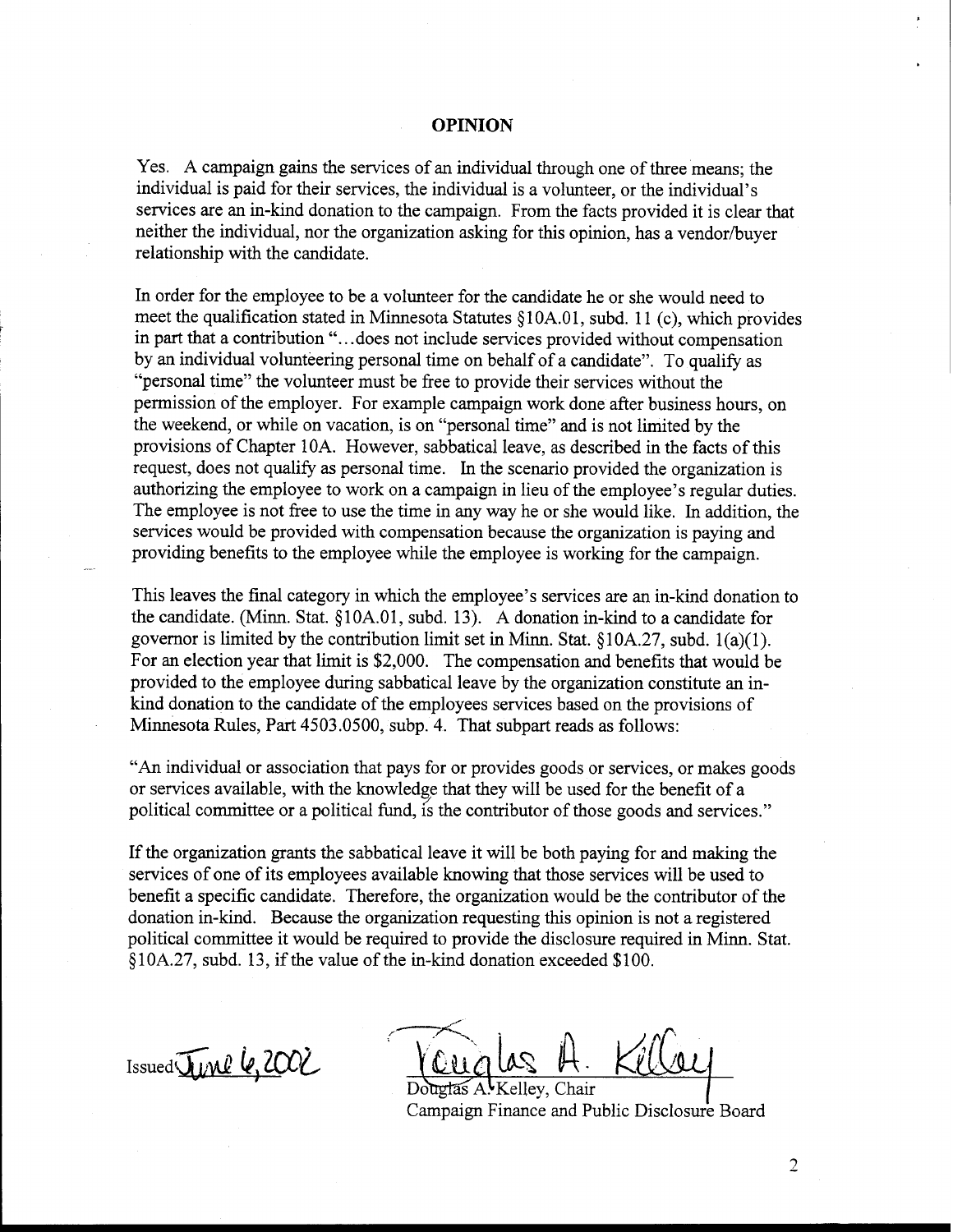## **Cited Statutes and Rules**

#### **10A.O1 DEFINITIONS.**

#### **Subd. 11. Contribution.**

(a) "Contribution" means money, a negotiable instrument, or a donation in kind that is given to a political committee, political fund, principal campaign committee, or party unit.

(b) "Contribution" includes a loan or advance of credit to a political committee, political fund, principal campaign committee, or party unit, if the loan or advance of credit is: (1) forgiven; or (2) repaid by an individual or an association other than the political committee, political fund, principal campaign committee, or party unit to which the loan or advance of credit was made. If an advance of credit or a loan is forgiven or repaid as provided in this paragraph, it is a contribution in the year in which the loan or advance of credit was made.

(c) "Contribution" does not include services provided without compensation by an individual volunteering personal time on behalf of a candidate, ballot question, political committee, political fund, principal campaign committee, or party unit, or the publishing or broadcasting of news items or editorial comments by the news media.

**Subd. 13. Donation in kind.** "Donation in kind" means anything of value that is given, other than money or negotiable instruments. **An** approved expenditure is a donation in kind.

#### **10A.27 CONTRIBUTION LIMITS.**

#### **Subdivision 1. Contribution limits.**

(a) Except as provided in subdivision 2, a candidate must not permit the candidate's principal campaign committee to accept aggregate contributions made or delivered by any individual, political committee, or political fund in excess of the following:

(1) to candidates for governor and lieutenant governor running together, \$2,000 in an election year for the office sought and \$500 in other years;

#### **Subd. 13. Unregistered association limit; statement; penalty.**

(a) The treasurer of a political committee, political fund, principal campaign committee, or party unit must not accept a contribution of more than \$100 from an association not registered under this chapter unless the contribution is accompanied by a written statement that meets the disclosure and reporting period requirements imposed by section 10A.20. This statement must be certified as true and correct by an officer of the contributing association. The committee, fund, or party unit that accepts the contribution must include a copy of the statement with the report that discloses the contribution to the board. This subdivision does not apply when a national political party contributes money to its affiliate in this state.

(b) An unregistered association may provide the written statement required by this subdivision to no more than three committees, funds, or party units in a calendar year. Each statement must cover at least the 30 days immediately preceding and including the date on which -.. ,